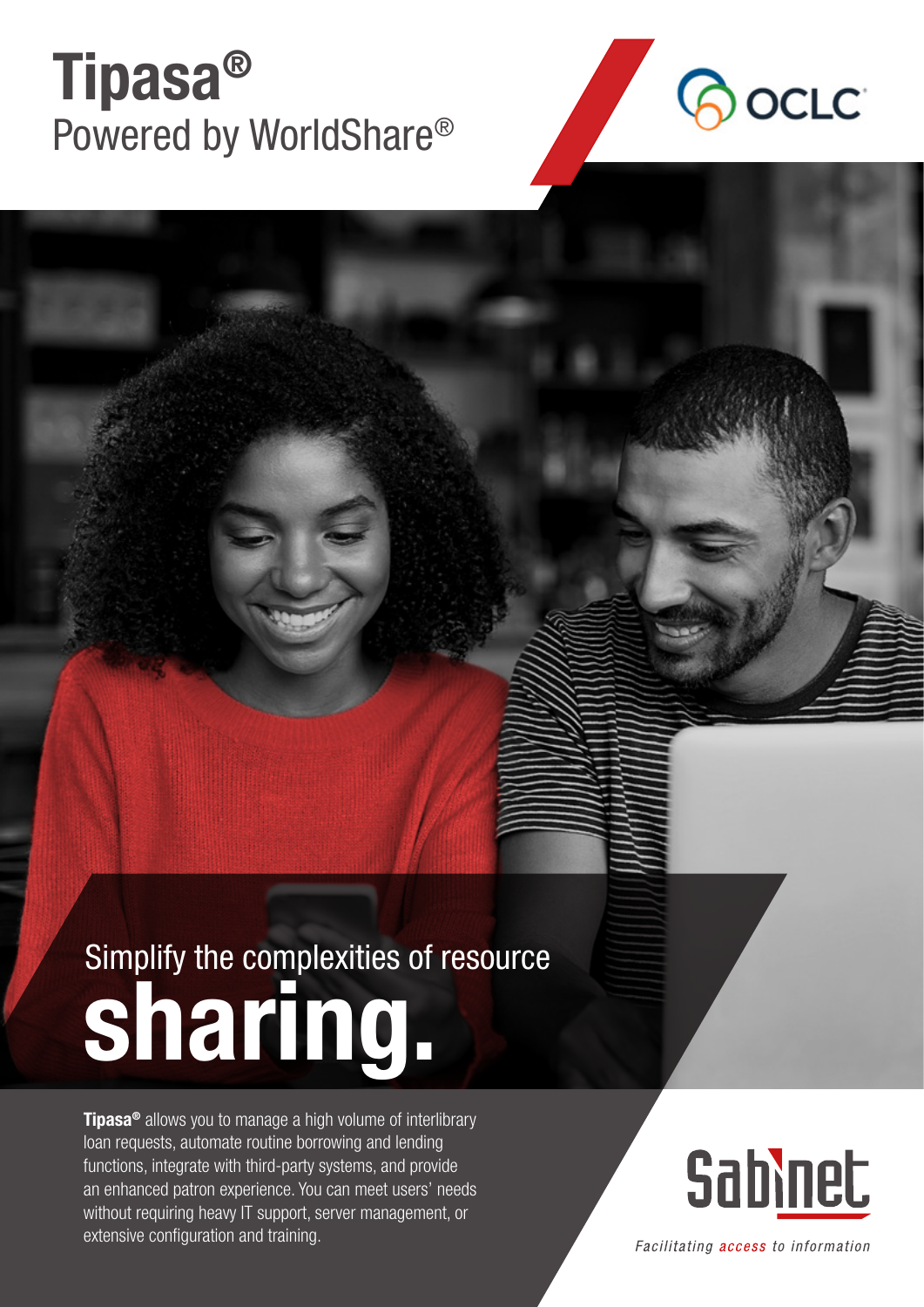## Let your users think ILL is easy.



Your library users expect you to be able to get them any resource they want, whether you own it or not. They also expect to be able to request, track, and receive items without even entering the library. With a customizable, automated interlibrary loan (ILL) system designed for high-service, high-volume libraries, you can get your users the resources they need to **make breakthroughs possible.** With your subscription to ReQuest, you'll gain access to the powerful resource sharing which Tipasa® enables.

Manage your technology without IT support. Tipasa<sup>®</sup> is built on the WorldShare<sup>®</sup> Platform, OCLC's global, cloud-based, interconnected web architecture. This allows you to automatically receive software updates to enhance your workflows, and it makes data sharing between applications easy. Plus, you don't need to rely on your IT department to manage servers and install or upgrade software.

Meet your users where they are. Tipasa® allows users to place and monitor requests from anywhere, any time, on any device, without librarian assistance. They can receive customized notifications, and they can access documents as soon as they become available.

Keep up with ILL when you wear many hats. Tipasa®'s straightforward interface makes it easy to train new staff and student workers. They can access Tipasa<sup>®</sup> from any computer with an internet connection, without the need to install additional clients. The interface adapts to the ILL workflows that work best for your library, which simplifies your process for managing and fulfilling requests both from your users and from other libraries.

Let the system do the work for you. Tipasa® allows you to automate fulfillment for specific requests based on the rules you set. If a faculty member requests an article that's not available in your library, the request can go unmediated to one of your preferred lenders. That lender can deliver the document directly to your faculty member without the need for you to ever touch the request.

**Connect with other systems.** Tipasa<sup>®</sup> integrates with the other ILL systems you use—such as RapidILL, Get It Now, and Reprints Desk's Article Galaxy—so you can track and manage all requests in the same interface. If your library uses WorldShare® Management Services (WMS), you can automatically connect ILL workflows with circulation and acquisitions. If your library uses Ex Libris Alma, you can connect ILL to circulation through NCIP.

**Connect with the world's libraries**. With its foundation in WorldCat®, the largest database of information about library collections, Tipasa® links to high-quality bibliographic records and holdings information provided by libraries around the world.